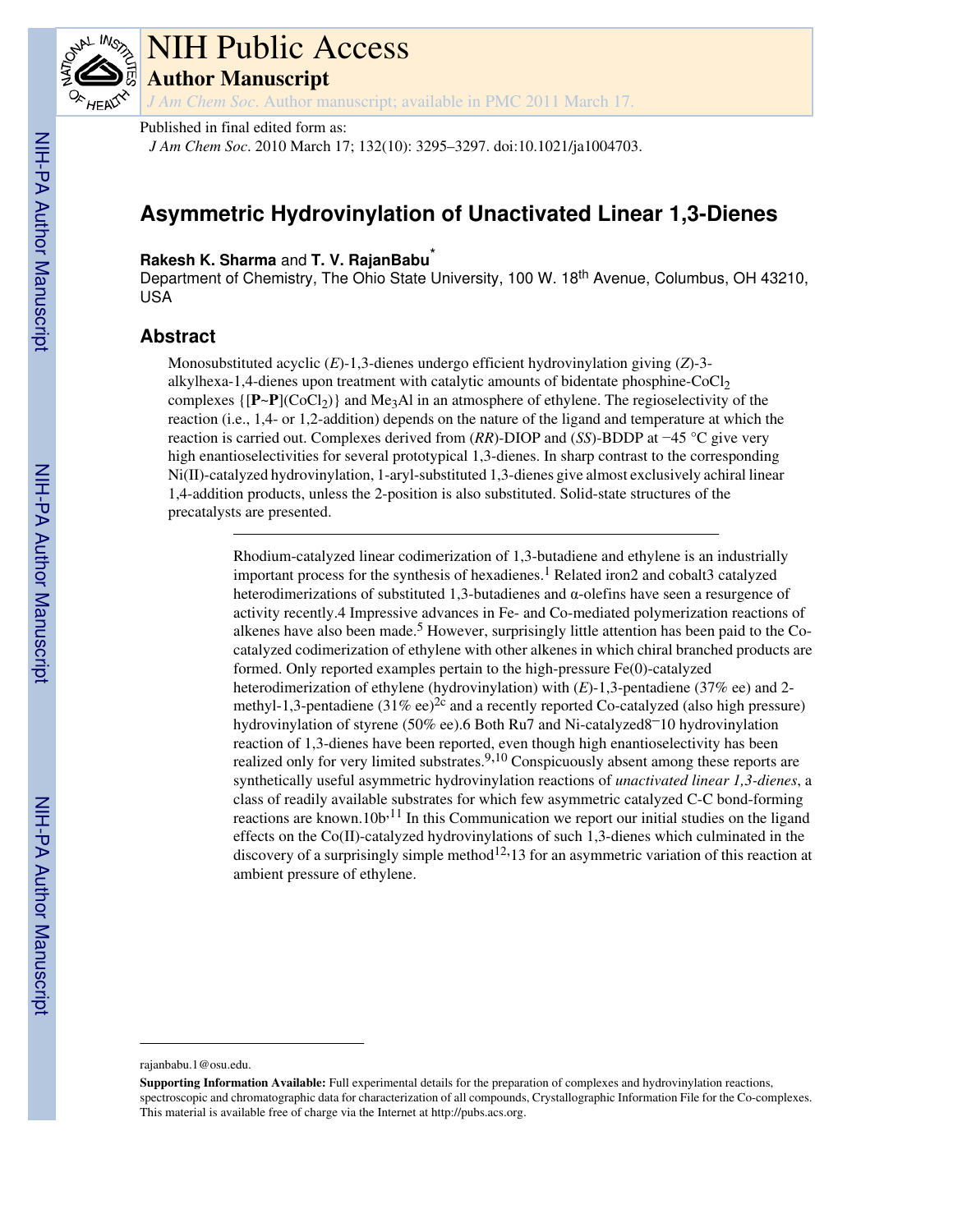

Our studies started with an examination of the codimerization of ethylene and (*E*)-1,3 nonadiene (Eq 1, **1a**,  $R = C_5H_{11}$ ) with isolated complexes  $L_nC_0X_2$  ( $L =$  mono and bisphosphines;  $X =$  halogen) as catalysts in the presence of Lewis acids such as aluminum alkyls as promoters.<sup>1c</sup> Initial scouting experiments revealed that CoCl<sub>2</sub> complexes with α,ω-*bis*diphenylphosphinoalkanes  $[Ph_2P (CH_2)_nPPh_2; n = 1-4]$  in the presence of Me<sub>3</sub>Al (Co:Al = 1:3) in a mixture of  $CH_2Cl_2$  and toluene (4:1) had the most potential as catalysts for this reaction.<sup>12</sup> In view of the previous report that  $Me<sub>3</sub>Al$  was ineffective in the hydrovinylation of styrene,<sup>6</sup> we were surprised to find that under the optimal reaction conditions excellent yield and selectivity in the hydrovinylation of **1a** and a number of other substrates can be realized as shown in Table 1 and Table 2. Thus **1a** undergoes hydrovinylation promoted by (dppb) CoCl<sub>2</sub> (dppb = 1,4-*bis*-diphenylphosphinobutane) and Me<sub>3</sub>Al to yield 93% yield of a 1,4addition product  $2a$  ( $R = C_5H_{11}$ , *Z*-isomer) (entry 1). Under these conditions *no trace* of a 1,2adduct **4a** or any linear dimerization product **5a** were formed as ascertained by NMR and gas chromatography.<sup>12</sup> The only contaminant ( $\sim$ 7%) has been identified as the (*E*)-1,4-adduct, **3a**  $(R = C<sub>5</sub>H<sub>11</sub>)$ . The product distribution is highly dependent on the *bis*-phosphine employed and the reaction conditions, especially the temperature. As shown in entry 2 (Table 1), (dppm) CoCl2 (dppm = *bis*-diphenylphosphinomethane) at −20 °C gives mostly a mixture of the  $(E)$ -1,4-adduct **3a** (30%) and a 1,2-adduct **4a** (67%). Under these conditions, (dppe)CoCl<sub>2</sub>, (dppe =  $1,2-bis$ -diphenylphosphinoethane) and (dppp)CoCl<sub>2</sub> (dppp =  $1,3-bis$ diphenylphosphinopropane) give the (*Z*)-1,4-adduct **2a** as the major product in 70% and 75% yields, contaminated with what appears to be a linear dimer **5a** (entries 3 and 4). At room temperature (dppp)<sub>2</sub>CoCl<sub>2</sub> gives very little of **2a**; instead a mixture of **3a** [ $(E)$ -1,4-prdduct] and **4a** [(*E*)-1,2-adduct] was formed (entry 5), suggesting that **2a** might be a kinetic product. Similar reaction conditions using  $(\text{Ph}_3\text{P})_2\text{CoCl}_2$  as the catalyst led to polymerization of the diene (entry 6).

The optimized reaction conditions using  $(dppb)CoCl<sub>2</sub>$  have broad applicability as shown in Table 2 and Eq 2. Terminally substituted *E*-1,3-dienes (entries 1–5, Table 2) including (*E*)-1,3 pentadiene are excellent substrates for the Co-mediated hydrovinylations giving almost exclusively the (*Z*)-1,4-adducts (**2**) in yields exceeding 90%. A minor product in these reactions has been tentatively identified as the geometrical isomer **3** or a linear HV adduct **5**. <sup>12</sup> The former is easily identified by the presence of a quintet around  $\sim \delta$  2.61 and, the latter by a broad triplet at  $\sim \delta$  2.80. The reaction is compatible with functionalized dienes such as the benzyl

*J Am Chem Soc*. Author manuscript; available in PMC 2011 March 17.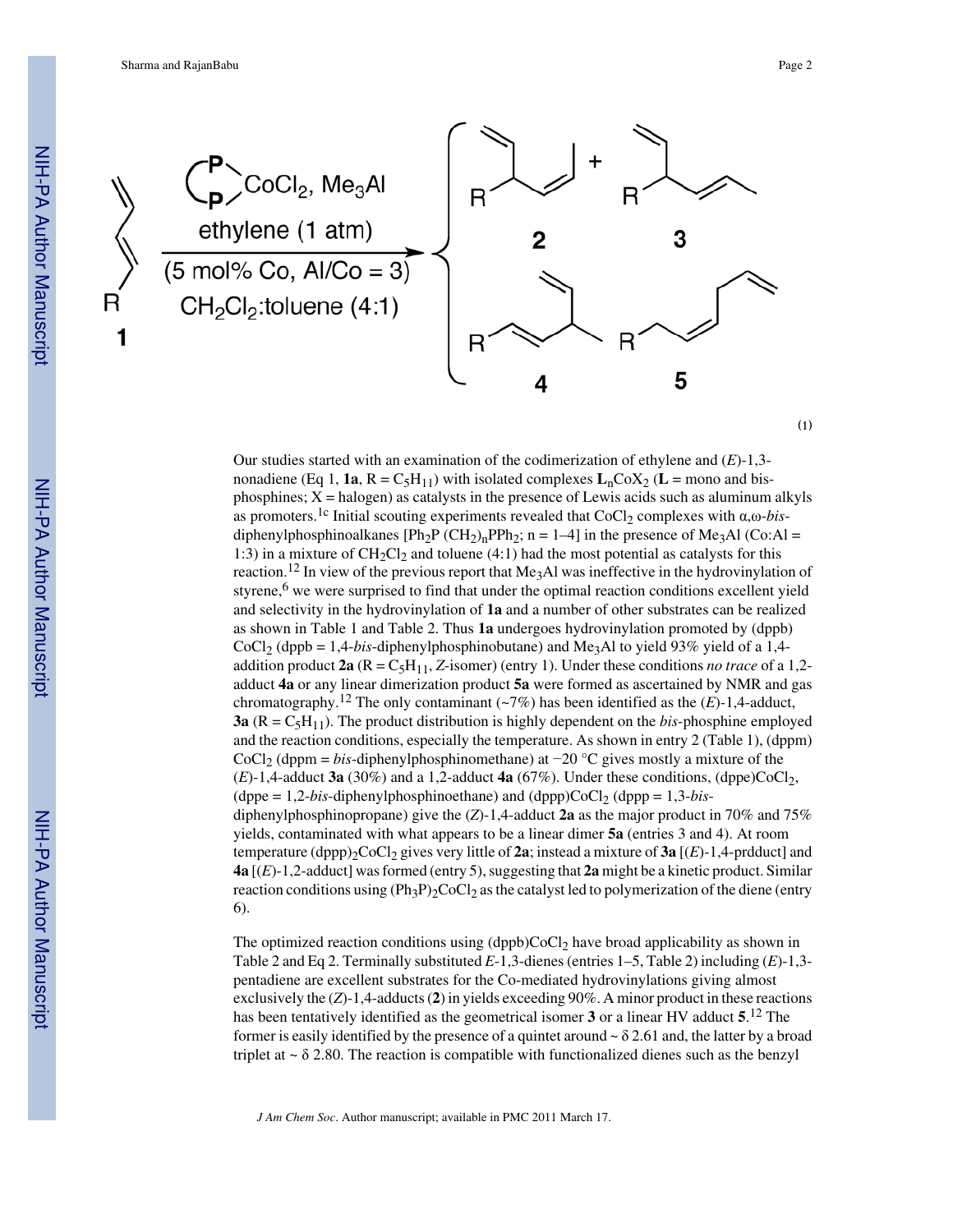Sharma and RajanBabu Page 3

-]CoCl<sub>2</sub>, Me<sub>3</sub>AI (Co:AI ethylene (1 atm) Ph  $-10^{\circ}$ C  $B(R = H)$  $9(R = H)$ 10  $(R = H)$ 11  $(R = Me)$ 12 ( $R = Me$ ) 13 ( $R = Me$ ) 11 ( $R = Me$ )  $8(R = H)$ L 9 10  $12$ 13 dppm  $83<sup>5</sup>$ dppm 99 (92) 0  $\theta$ dppp 99 (93)  $\Omega$ dppp  $62<sup>b</sup>$  $\mathbf{O}$  $71<sup>a,b</sup>$ dppb  $\mathbf{0}$ dppb 0  $\mathbf 0$  $a - 20$  °C,  $b$  rest sm  $<sup>b</sup>$  rest sm</sup>

ether **1f**, and a 1,3-diene carrying a remote trisubstituted double bond (β-myrcene, **6**), which is not affected by the hydrovinylation of the terminal 1,3-diene functionality (entry 7).

(2)

Hydrovinylation of 1-aryl-substituted 1,3-butadienes behave differently, and parallels the trend recently seen in the dimerization of such dienes with terminal alkenes.4d (*E*)-1-Phenyl-1,3 butadiene (**8**), a substrate that underwent facile Ni(II)-catalyzed hydrovinylation to give a 1,2 adduct (9) exclusively,  $^{10a}$  gives a linear 1,4-adduct 10 with both (dppp)<sub>2</sub>CoCl<sub>2</sub> and  $(dppb)<sub>2</sub>CCl<sub>2</sub>$  (Eq 2). In sharp contrast, the corresponding dppm-complex gives 9 as the major HV product. (*E*)-2-Methyl-1-phenyl-1,3-butadiene (**11**) gives only a branched product (**12**) arising from a 1,2-addition at the less substituted double bond, irrespective of the Co complex used, even though it appears that ligands with larger bite angles retard the reaction.



Having realized synthetically useful chemo- regio- and diastereoselectivity in the hydrovinylations of simple 1,3-dienes using dppp and dppb, we turned our attention to the asymmetric reaction. Among the limited set of ligands that were explored,14 (*RR*)-(2,2 dimethyl-1,3-dioxalane-4,5-diylbismethylene) *bis*-diphenylphosphine [(*RR*)-DIOP, **14**] and (*SS*)-2,4-*bis*-diphenylphosphinopentane [(*SS*)-BDPP, **15**], simplest chiral analogs of dppb and dppp that are commercially available, gave the best results (Table 3).

Under the optimized conditions (*E*)-1,3-nonadiene (**1a**) gave nearly quantitative yield of (*R*)-  $(Z)$ -4-vinylnon-2-ene (95% ee) upon reaction with  $[(RR)$ -DIOP]CoCl<sub>2</sub> and Me<sub>3</sub>Al (Table 3, entry 1). At −45 °C where these reactions are carried out < 2% of isomeric products are observed. The identities of the hydrovinylation products were rigorously established by spectroscopic methods, and, in the case of  $2e$ , by comparison of observed<sup>12</sup> and reported<sup>15</sup> properties.

The reaction appears to be quite general for dienes (entries 1–8) including (*E*)-1,3-pentadiene. Substrates with functional groups such as a benzyl ether **1f** (entries 9, 10) are tolerated in these highly enantioselective reactions. Not unexpectedly, substrate **1f** carrying a Lewis basic oxygen

*J Am Chem Soc*. Author manuscript; available in PMC 2011 March 17.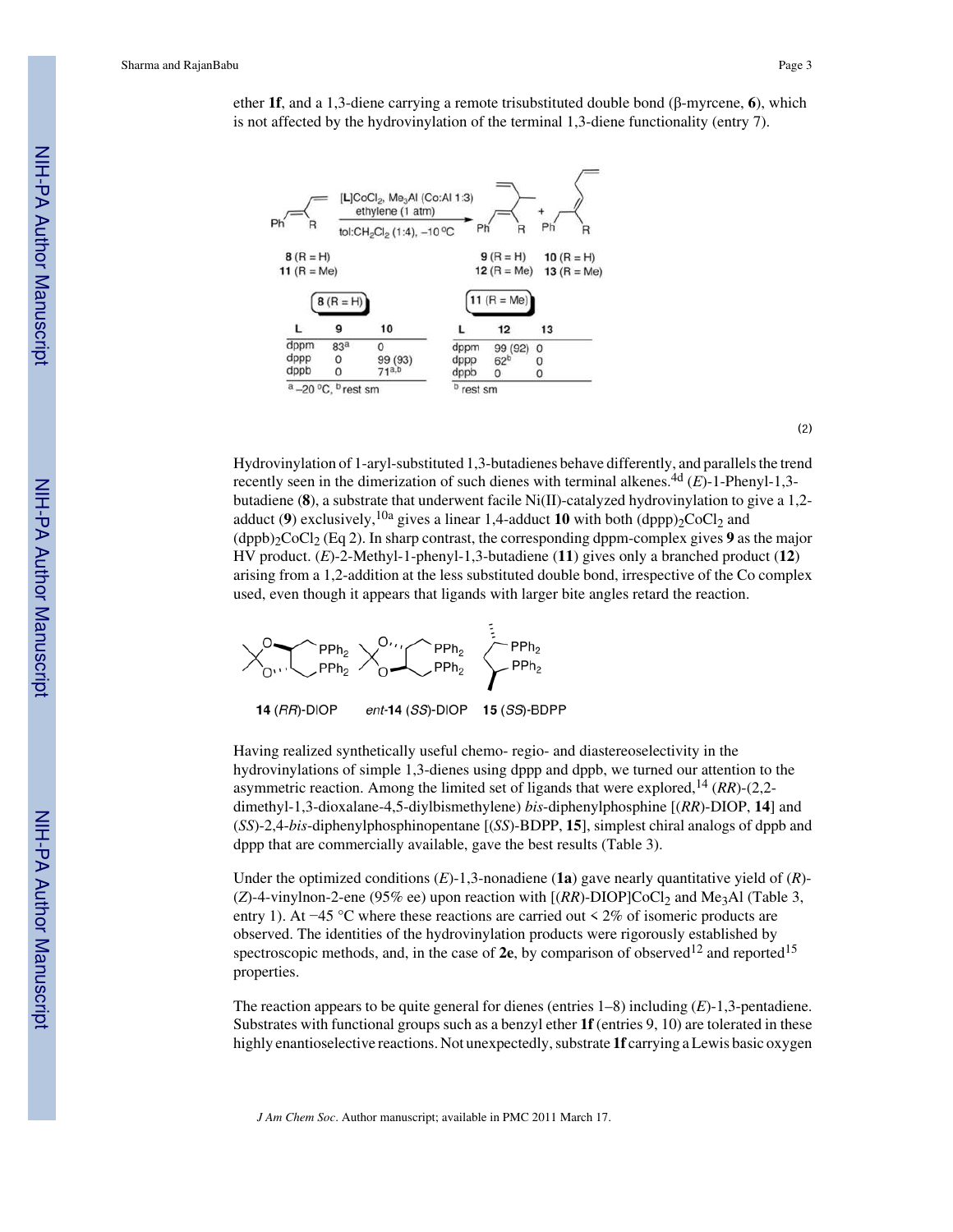reacts sluggishly. Finally, a diene with aryl conjugation (e.g., **11**) gave essentially a racemic product (entry 12).<sup>16</sup>

Mechanism of the Me<sub>3</sub>Al-mediated hydrovinylation is currently under investigation. It is conceivable that under the non-reducing conditions5 used here (vis-à-vis the Hilt procedures4b–e which employ a Co(II)-salt with a reducing agent in the presence of a Lewis acid), a  $[(L)Co(II)-H]^+(16)$  is the catalytic species.<sup>17</sup> This species could be formed by metathesis of the Al-Me/Co-Cl bonds, migratory insertion of an alkene into Co-Me bond, followed by reductive elimination (Scheme 1). Addition of the Co-H via an  $\eta^4$ -diene complex **17** would produce a *syn-anti*-(allyl)Co-species **18** which would undergo coupling with ethylene to give **20**. Reductive elimination from **20** regenerates the catalyst giving the major product **2**.<sup>18</sup> Intermediacy of the η<sup>3</sup>-allylic intermediate (19), which is capable of syn/anti isomerization,19 would also explain the temperature dependence of the product distribution (entries 4 and 5 in Table 1). Note that none of the product **2a**, which is the major component at −20 °C formed from the *syn-anti*-allyl intermediate **18**, is observed at 23 °C (entry 5). At low temperature where the asymmetric catalyzed reactions are carried out **18** must be configurationally stable to give the high selectivities observed. Consistent with the intermediacy of an η 4 -diene complex **17**, in preliminary studies with a mixture of (*E*)-and (*Z*)-penta-1,3-diene, we have observed that the *Z*-isomer, which is expected to form this species slower, indeed turns over at a slower rate.<sup>12</sup>

As a prelude to further studies we have obtained solid state structures of the complexes (*RR*)- [DIOP]CoCl<sub>2</sub> and (*SS*)-[BDPP]CoCl<sub>2</sub>, which are shown in Figure 1. These tetrahedral complexes with the bidentate ligands appear to overcome one of the serious limitations of catalysis by Ni(II)-complexes, where only monodentate ligands have been successful.20 Cobalt with the possibility of higher coordination numbers can support more flexible geometries for the intermediates in the catalytic cycle.

Further studies to expand the scope of the reaction and to clarify its mechanism are currently underway.

### **Supplementary Material**

Refer to Web version on PubMed Central for supplementary material.

#### **Acknowledgments**

We thank Dr. Judith Gallucci for determination of the crystal structures shown in Fig 1. Financial assistance for this research by NSF (CHE-0610349) and NIH (General Medical Sciences, R01 GM075107) is gratefully acknowledged.

#### **References and Notes**

- 1. (a) Chauvin, Y.; Olivier, H. Dimerization and Codimerization. In: Cornils, B.; Herrmann, WA., editors. Applied Homogeneous Catalysis with Organometallic Compounds. Vol. Vol. 1. New York: VCH; 1996. p. 258-268.(b) Parshall, GS.; Ittel, SD. Homogeneous Catalysis. New York: Wiley; 1992. p. 76-78. (c) Su ACL. Adv. Organomet. Chem 1979;17:269. (d) Alderson T, Jenner EL, Lindsey RV Jr. J. Am. Chem. Soc 1965;87:5638.
- 2. (a) Hata G. J. Am. Chem. Soc 1964;86:3903. (b) Iwamoto M, Yuguchi S. J. Org. Chem 1966;31:4290. (c) Ehlers J, König WA, Lutz S, Wenz G, tom Dieck H. Angew. Chem. Int. Ed. Engl 1988;27:1556.
- 3. (a) Wittenberg D. Angew. Chem. Int. Ed. Engl 1964;3:153. (b) Iwamoto M, Yuguchi S. Bull. Chem. Soc. Jpn 1968;41:150. (c) Kagawa T, Inoue Y, Hashimoto H. Bull. Chem. Soc. Jpn 1970;43:1250.
- 4. Fe: (a) Moreau B, Wu JY, Ritter T. Org. Let 2009;11:337. [PubMed: 19093845] Co: (b) Hilt G, du Mesnil F-X, Lüers S. Angew. Chem. Int. Ed. Engl 2001;40:387. [PubMed: 11180333] (c) Hilt G, Lüers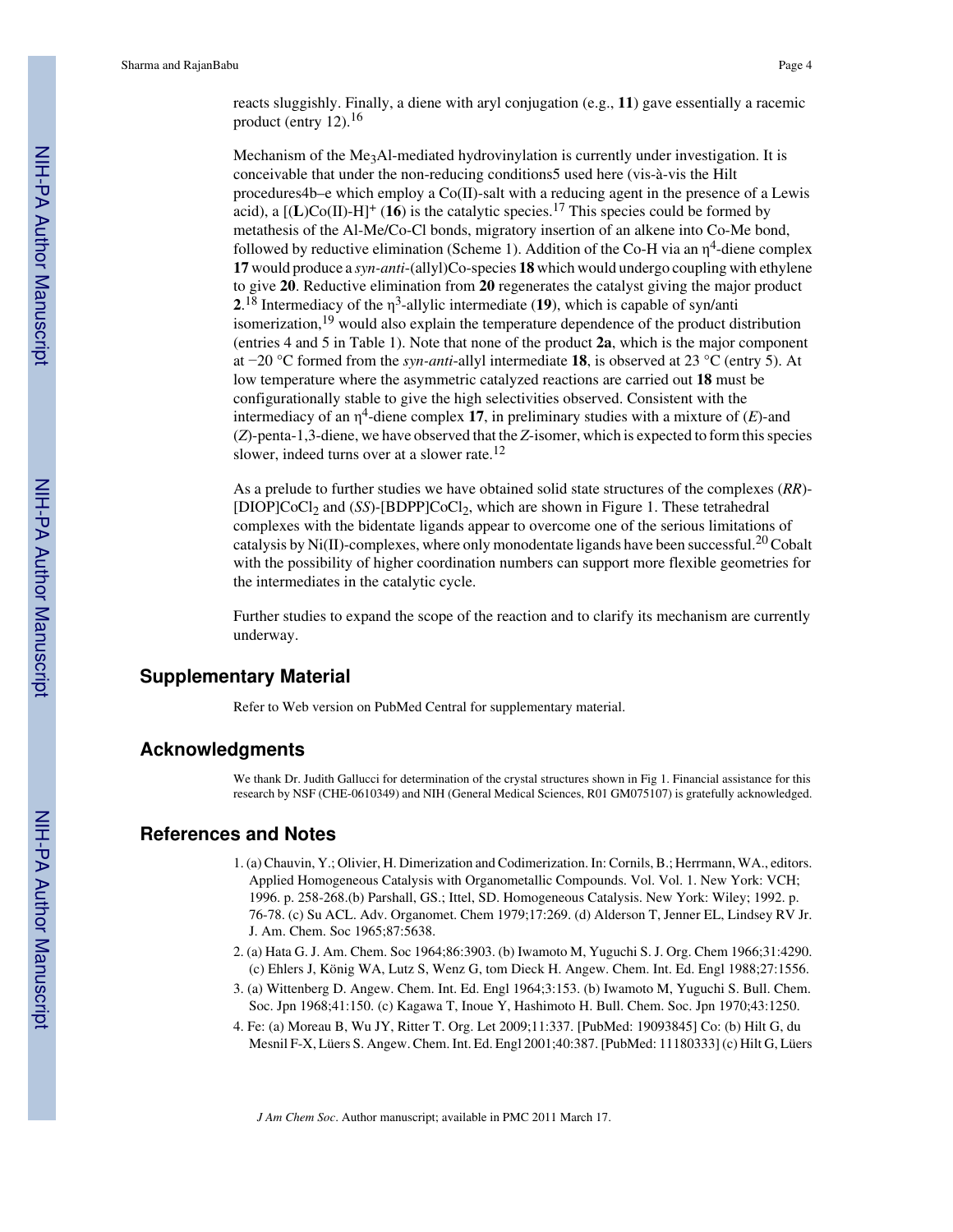S, Schmidt F. Synthesis 2003:634. (d) Hilt G, Danz M, Treutwein J. Org. Lett 2009;11:3322. [PubMed: 19583205] (e) Hilt G, Treutwein J. Chem. Commun 2009:1395.

- 5. (a) Small BL, Brookhart M, Bennett MA. J. Am. Chem. Soc 1998;120:4049. (b) Britovsek GJP, Bruce M, Gibson VC, Kimberley BS, Maddox PJ, Mastroianni S, McTavish SJ, Redshaw C, Solan GA, Strömberg S, White AJP, Williams DJ. J. Am. Chem. Soc 1999;121:8728. (c) Takeuchi D, Matsuura R, Park S, Osakada K. J. Am. Chem. Soc 2007;129:7002. [PubMed: 17497787]
- 6. (a) Grutters MMP, Müller C, Vogt D. J. Am. Chem. Soc 2006;128:7414. [PubMed: 16756275] (b) Grutters MMP, van der Vlugt JI, Pei Y, Mills AM, Lutz M, Spek AL, Müller C, Moberg C, Vogt D. Adv. Synth. Catal 2009;351:2199.
- 7. (a) He Z, Yi CS, Donaldson WA. Org. Lett 2003;5:1567. [PubMed: 12713325] (b) He Z, Yi CS, Donaldson WA. Synlett 2004:1312. (c) RajanBabu TV, Nomura N, Jin J, Nandi M, Park H, Sun X. J. Org. Chem 2003;68:8431. [PubMed: 14575468] (d) Sanchez RP, Connell BT. Organometallics 2008;27:2902.
- 8. Buono G, Siv C, Peiffer G, Triantaphylides C, Denis P, Mortreux A, Petit F. J. Org. Chem 1985;50:1781.
- 9. (a) Zhang A, RajanBabu TV. J. Am. Chem. Soc 2006;128:54. [PubMed: 16390118] (b) Saha B, Smith CR, RajanBabu TV. J. Am. Chem. Soc 2008;130:9000. [PubMed: 18570419]
- 10. Smith CR, RajanBabu TV. Org. Lett 2008;10:1657. [PubMed: 18351772] (b) Nickel(II)-catalyzed asymmetric hydrovinylation of acylic 1-alkyl-1,3-dienes under successful protocols we have used for other substrates leads only to a complex mixture of products (C. R. Smith unpublished results)
- 11. For example, see: (a) Cyclopropanation: Doyle, M. In Catalytic Asymmetric Synthesis. Ojima, I., editor. New York: Wiley-VCH; 2000. (b) In *Advances in Cycloaddition*; Davies, HML., editor. Vol. Vol. 5. Greenwich: JAI Press; 1998. p. 119-164. (c) Ene reaction: Terada M, Mikami K. J. Chem. Soc., Chem. Commun 1995:2391. (d) Hydroformylation: Horiuchi T, Ohta T, Shirakawa E, Nozaki K, Takaya H. Tetrahedron 1997;53:7795. (e) Hydrocyanation: Saha B, RajanBabu TV. Org. Lett 2006;8:4657. [PubMed: 16986974]
- 12. See Supporting Information for the details of experimental procedures.
- 13. **Typical procedure for Co-catalyzed asymmetric hydrovinylation**. An oven-dried 10 mL roundbottom flask with a sidearm, was charged (*RR*)-[DIOP]CoCl<sub>2</sub> (12.6 mg, 0.0201 mmol) under argon in a mixture of degassed dichloromethane (2.0 mL) and toluene (0.5 mL), at 0 °C. Trimethylaluminum solution (2M) in toluene (4.3 mg, 30  $\mu$ l, 0.060 mmol) was added dropwise as color of the solution changed from deep blue to red-brown with the formation of white fumes over the solution. When all the fumes disappeared (typically in 5–10 min), the reaction vessel was carefully evacuated and then refilled with ethylene from a balloon. The filled balloon was used to maintain the ethylene atmosphere, while a vigorous reaction with evolution of fumes was observed. This evolution stopped in typically 3–5 min. The reaction vessel was cooled to − 45 °C and (3*E*)-nona-1,3-diene (50 mg, 0.40 mmol) was added under ethylene and the mixture was stirred for 6 h (color of the reaction solution turned blue again at the end of the reaction). The ethylene balloon was removed and 0.1 mL of methanol was introduced into the flask and stirring was continued for 5 minutes. The solution was warmed to room temperature and was subsequently passed through a silica plug. The plug was washed with pentane. Concentration and removal of last traces of solvent yielded the product as a colorless oil (58 mg, 95%). Isomeric compositions were determined by gas chromatography and NMR spectroscopy (See attached chromatograms and spectra).
- 14. For a complete list see Supporting Information.
- 15. Assignment of the absolute configuration of **2e** was initially done by comparison of chromatographic behavior on a cyclodex-B column. It is known that for this hydrocarbon, the levorotatory (S) isomer has a longer retention time.<sup>2c</sup> Configurations of other similar compounds (2) were assigned by analogy. All major enantiomers obtained from (*RR*)-DIOP have the same sense of rotation (−). See Supporting Information.
- 16. Under these conditions hydrovinylation of 4-methylstyrene {using (*RR*)-[DIOP]CoCl2} gave 3-(4 methylphenyl)-1-butene in 18% ee (R).
- 17. (a) For discussions of cationic Co(II)-hydrides, see: Ciancanelli R, Noll BC, DuBois DL, DuBois MR. J. Am. Chem. Soc 2002;124:2984. [PubMed: 11902890] (b) Tellmann KP, Gibson VC, White AJP, Williams DJ. Organometallics 2005;24:280.

*J Am Chem Soc*. Author manuscript; available in PMC 2011 March 17.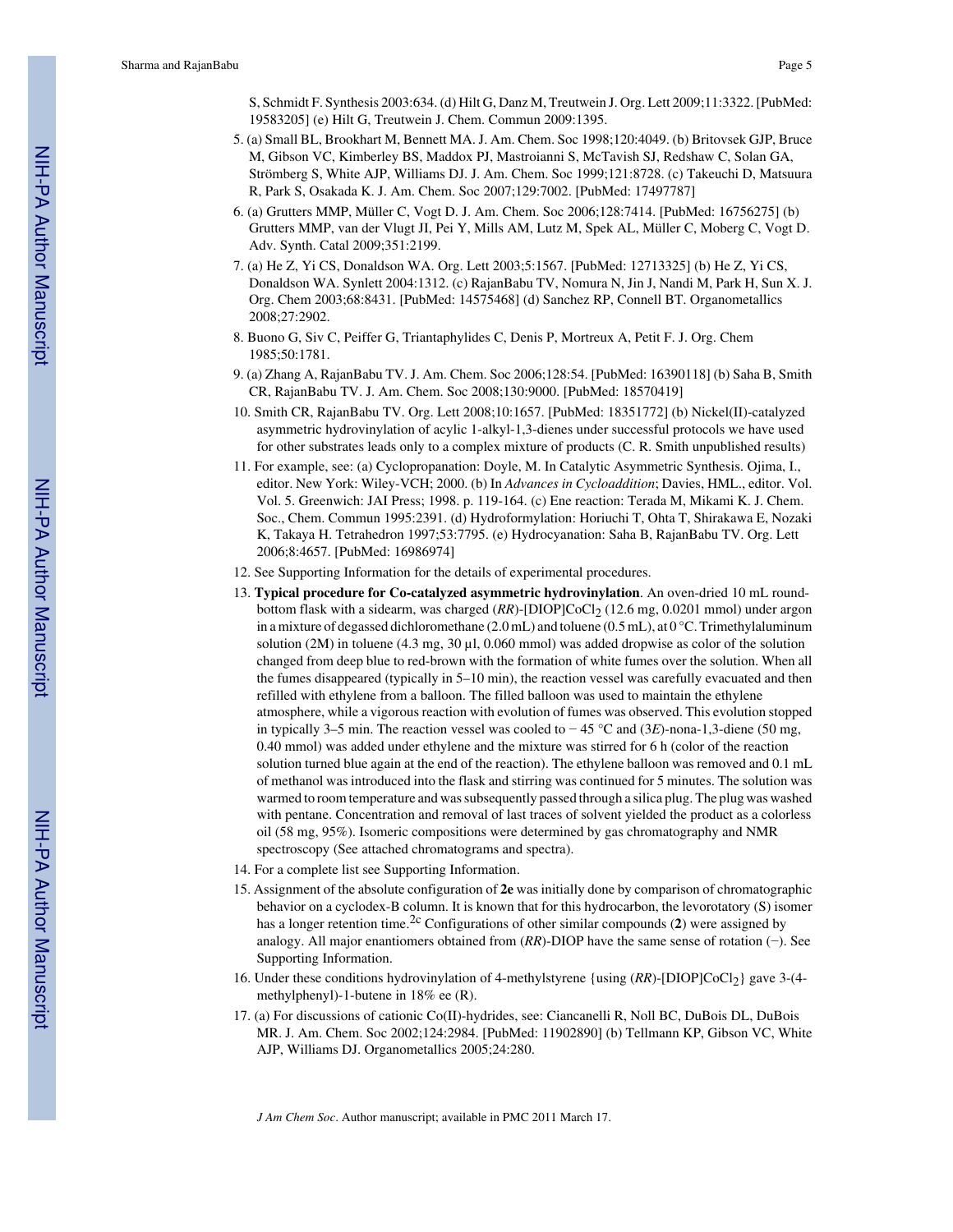- 19. For a general discussion of allyl-metal isomerizations, see: Consiglio G, Waymouth RM. Chem. Rev 1989;89:257. For a discussion of the relative stabilities of syn/anti  $\eta^3$ -allylic Ni-complexes, see: Tolman CA. J. Am. Chem. Soc 1970;92:6777.
- 20. For recent reviews of Ni-catalyzed hydrovinylation, see: RajanBabu TV. Synlett 2009:853. [PubMed: 19606231] RajanBabu TV. Chem. Rev 2003;103:2845. [PubMed: 12914483]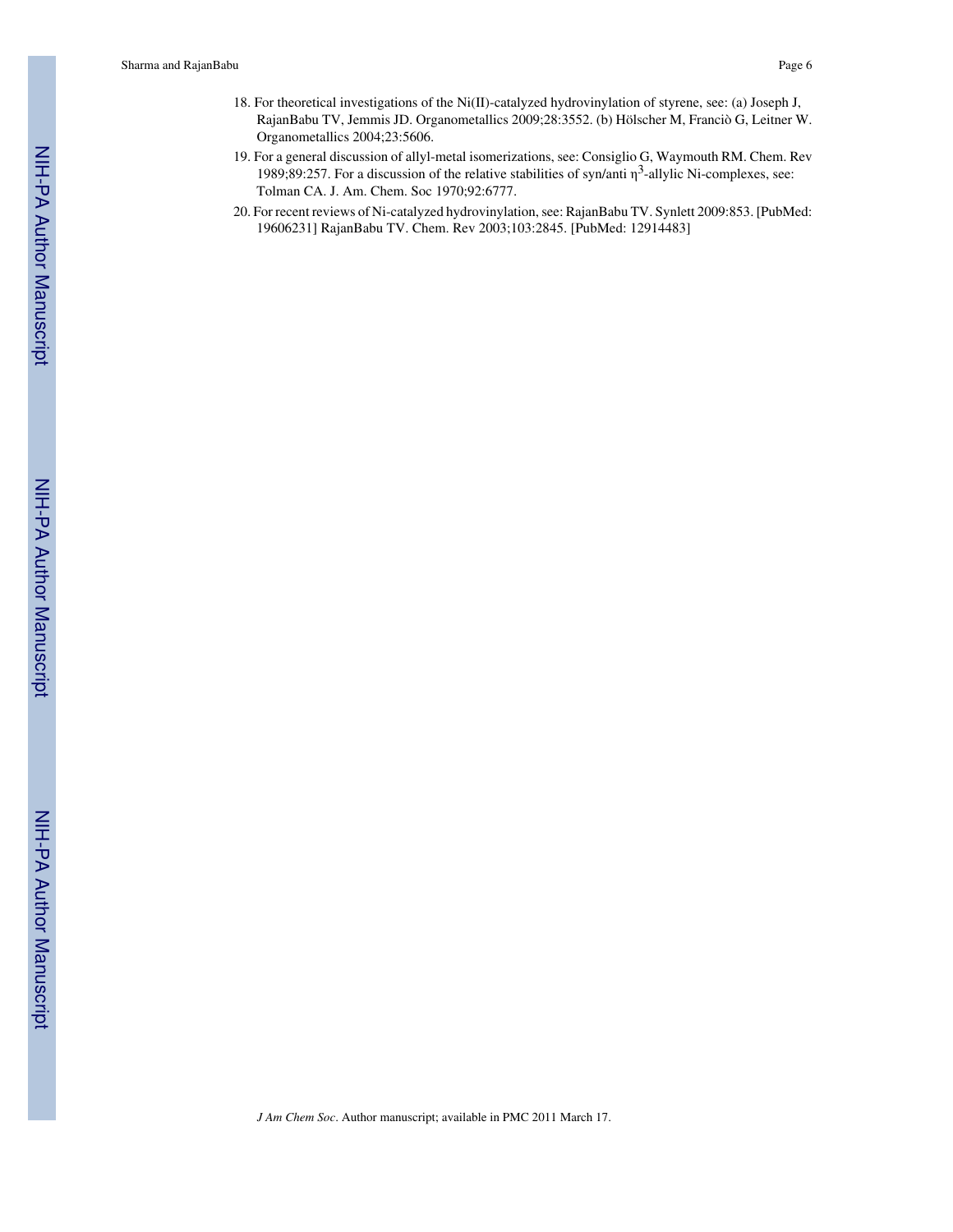Sharma and RajanBabu Page 7





NIH-PA Author Manuscript

NIH-PA Author Manuscript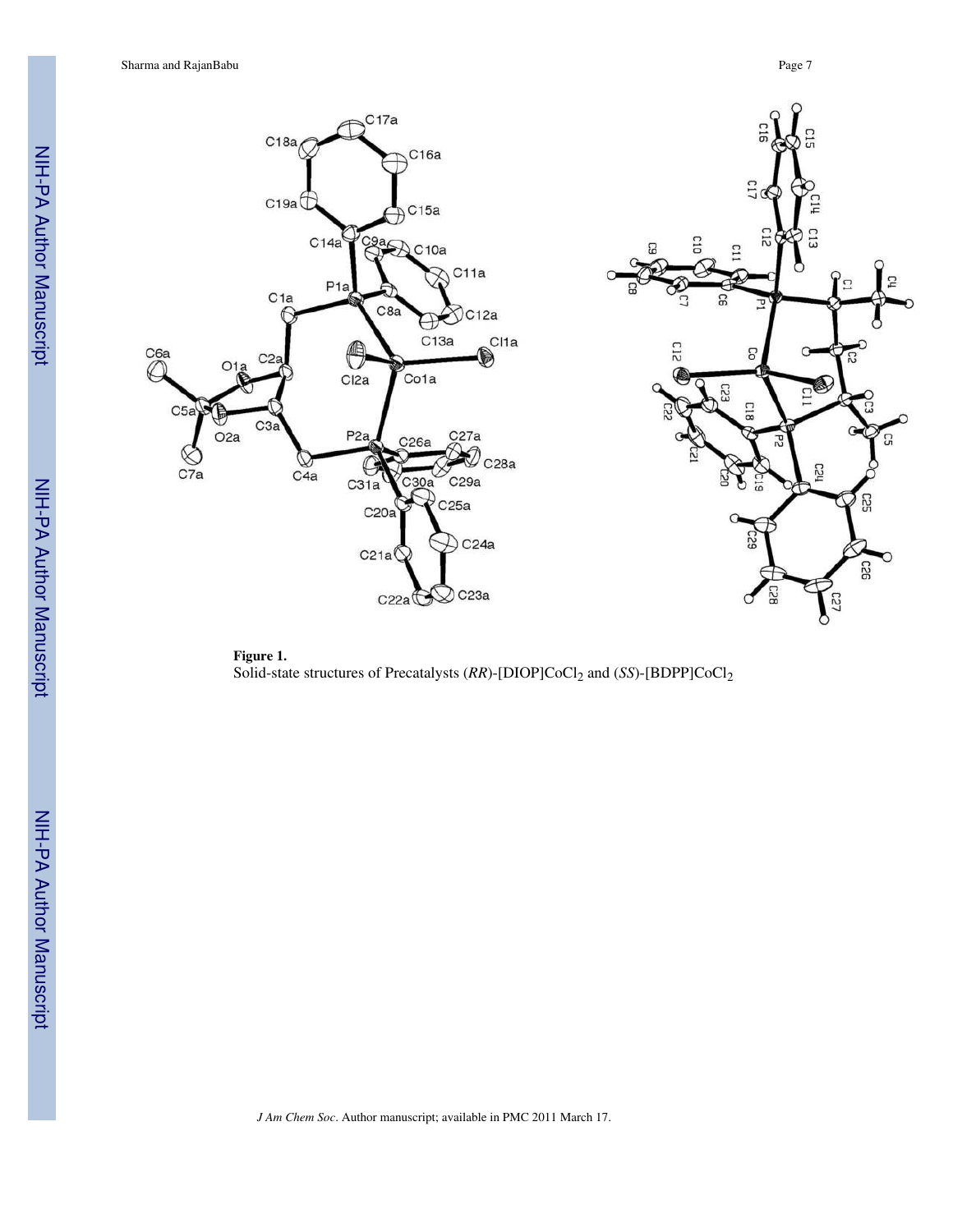Sharma and RajanBabu Page 8



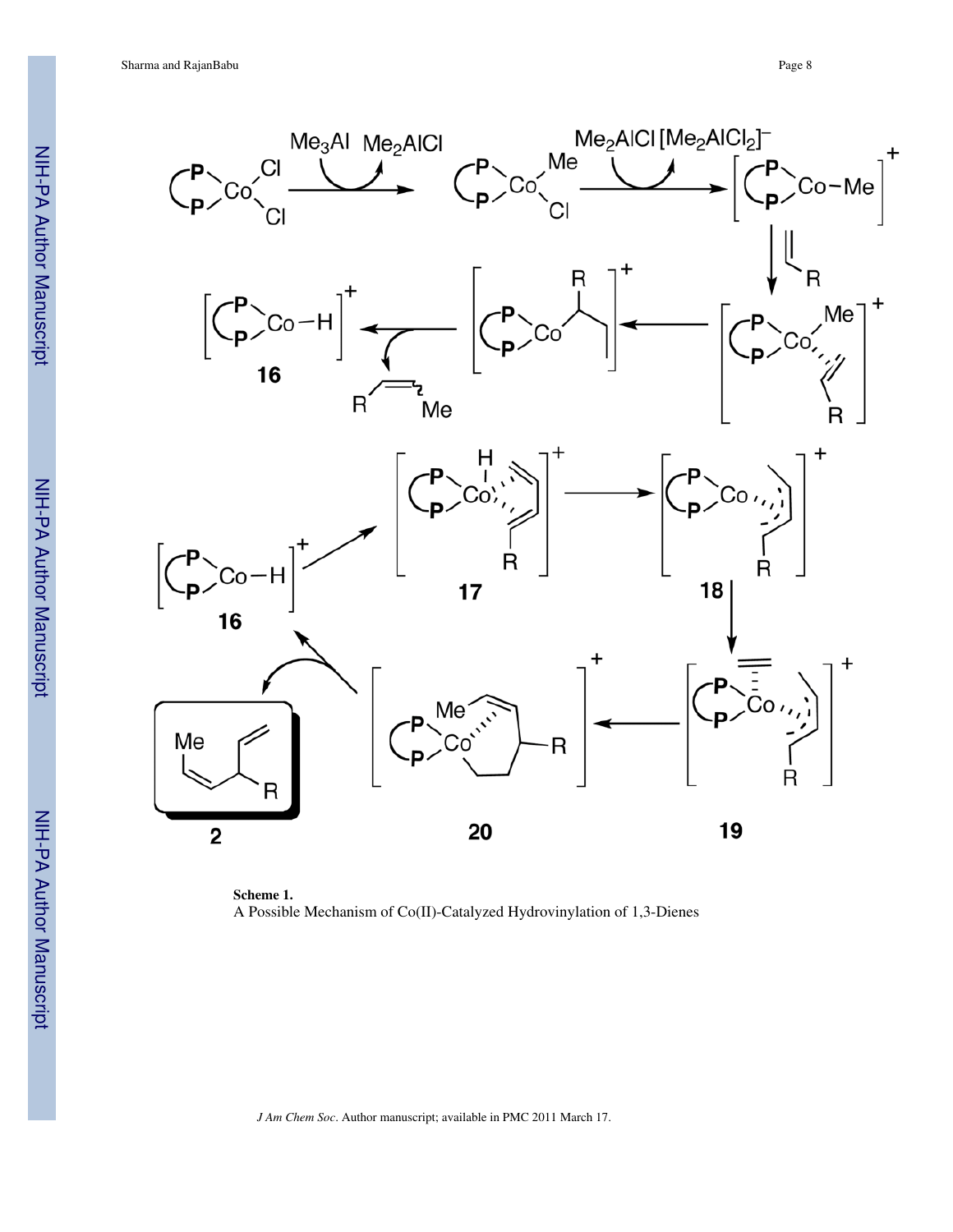| ś                  |
|--------------------|
|                    |
|                    |
|                    |
|                    |
|                    |
|                    |
|                    |
|                    |
|                    |
|                    |
|                    |
|                    |
|                    |
|                    |
|                    |
| $\frac{1}{2}$<br>l |
|                    |
|                    |
|                    |
|                    |
|                    |
| -- המחמה           |
|                    |
|                    |
|                    |
|                    |
|                    |
|                    |
|                    |
|                    |
|                    |
|                    |
| í                  |
|                    |
|                    |
|                    |

**Table 1**

| í<br>Ę                            |
|-----------------------------------|
| 4                                 |
| $2 + 12 + 12 + 12 + 12 + 12 + 12$ |
| ١                                 |
|                                   |
| ነ                                 |
| ś<br>ļ                            |
| ነ<br>$\ddot{\phantom{0}}$<br>į    |

|                |                     |                                                                                       |                | product, yield $(\%)^b$ |                      |                               |
|----------------|---------------------|---------------------------------------------------------------------------------------|----------------|-------------------------|----------------------|-------------------------------|
|                | no. P-P             | $T^\circ \mathbb{C}$                                                                  | $2a$<br>(14-Z) | $3a$<br>(1,4-E)         | $\frac{4a}{(1,2-E)}$ | $\frac{5a}{(1,4)}$<br>linear) |
|                | dppb                | $\frac{1}{1}$                                                                         | 93             | $\overline{ }$          | 0                    | $\circ$                       |
| $\overline{c}$ | dppm                | $-20$                                                                                 | ु              | $30\,$                  | 67                   | $\mathcal{L}$                 |
| 3.6            | dppe                | $\frac{1}{1}$                                                                         | $\sqrt{2}$     | $\circ$                 |                      | $\approx$                     |
| 4.6            | dppp                | $-20$                                                                                 | 75             | $\circ$                 | $\circ$              | $\overline{4}$                |
| 5 <sup>c</sup> | dppp                | 23                                                                                    | 0              | 26                      | 65                   | $\overline{4}$                |
| $\ddot{\circ}$ | 2 Ph <sub>3</sub> P | $-10$                                                                                 | I              |                         | I                    | ł                             |
|                |                     | $\alpha$ See Eq 1 and Supporting Information for details.<br>Estimated by GC and NMR. |                |                         |                      |                               |
|                |                     |                                                                                       |                |                         |                      |                               |

*c*In addition to the products the rest is starting material.

 $\emph{c}_{\rm In}$  addition to the products the rest is starting material.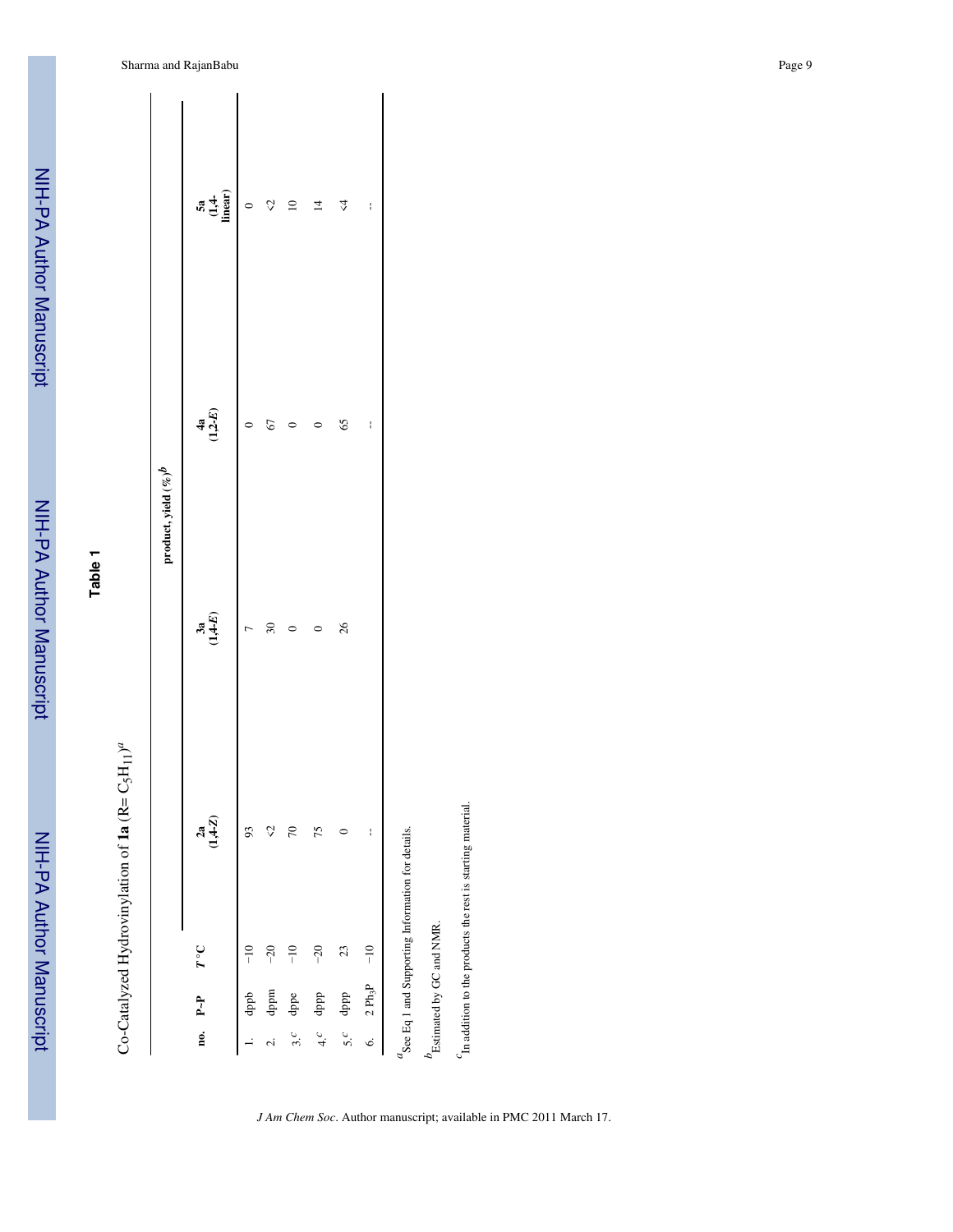| <b>Alliny</b> |
|---------------|
|               |
|               |
|               |
|               |
|               |
|               |
|               |
|               |
|               |
| יי היי        |
|               |
|               |
|               |
|               |
|               |
| j             |
|               |
|               |
|               |
|               |

NIH-PA Author Manuscript

NIH-PA Author Manuscript

**Table 2**

Hydrovinylation of 1,3-Dienes. Scope of Substrates *a*

|             |                                                       | ł                                                              |                       |                             |     |
|-------------|-------------------------------------------------------|----------------------------------------------------------------|-----------------------|-----------------------------|-----|
| no.         | alkene/R in 1                                         | $P - P$                                                        |                       | product, yield <sup>l</sup> |     |
|             |                                                       |                                                                | $\mathbf{\hat{c}}$    |                             | In, |
|             | $C_5H_{11}$ (1a)                                      | dppb                                                           | 93(>93)               |                             |     |
| نہ<br>      | $\mathrm{C_6H_{13}\left(1b\right)}$                   | dppb                                                           | $(66<)$<br>95         |                             |     |
| 2.          | $\mathrm{C}_7\mathrm{H}_1{}_\mathrm{5}\mathrm{(1c)}$  | dppb                                                           | $95\,(>99)$           |                             |     |
| 4.          | $\mathrm{C}_8\mathrm{H}_{17}\left(\mathbf{1d}\right)$ | dppb                                                           | $(66\varsigma)$<br>95 |                             |     |
| s.          | $\mathrm{CH}_3\left(\mathbf{1e}\right)$               | dppb                                                           | $(>95)^C$             | (5)                         |     |
| Ġ           | BnOCH <sub>2</sub> CH <sub>2</sub> (1f) dppb          |                                                                | $78^e$                | $\circ$                     |     |
| $\tilde{r}$ | $\beta$ -myrcene (6)                                  | dppb                                                           | $\circ$               |                             |     |
|             |                                                       | $\alpha$ See Eq 1 and Supporting Information for details.      |                       |                             |     |
|             |                                                       | $b$ isolated yield (in brackets are yields estimated by GC and | (NMR)                 |                             |     |
|             | Volatile products.                                    |                                                                |                       |                             |     |

*J Am Chem Soc*. Author manuscript; available in PMC 2011 March 17.

*d* same as **3**. *e*At 0 °C. *f*Only 1,4-linear product (**7**) is formed in 78% yield. **7**: [(

 $f_{\text{Only 1,4-linear}}$  product (7) is formed in 78% yield. 7: [(Z)-2-methyl-6-(3-propenyl)-octa-2,6-diene].

*Z*)-2-methyl-6-(3-propenyl)-octa-2,6-diene].